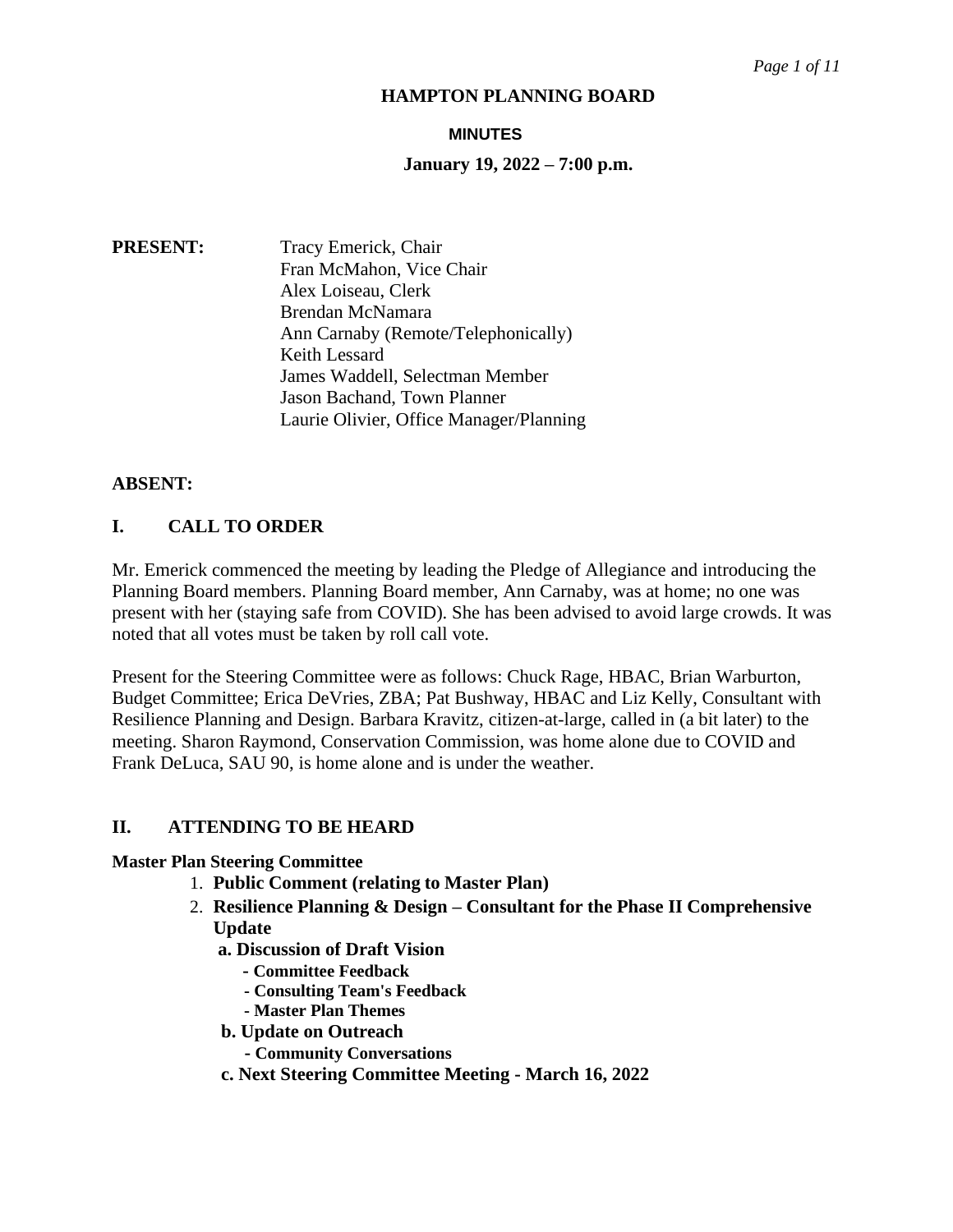#### **MINUTES**

#### **January 19, 2022 – 7:00 p.m.**

Public Comment - Nancy Stiles, Chair of the HBAC noted that Steve Whitman of Resilience Planning & Design is coming to their meeting next Thursday. They have an RFP out to hire a consultant. They want to work together with us (this Master Plan Steering Committee) on their project.

Liz Kelly, Resilience Planning & Design, discussed the material that was given to everyone before tonight's meeting. The Draft Vision is what is being discussed most. Ms. Kelly gave a presentation. She will give an update on the Community Conversations as well.

The Vision states the ideals and values that guides future growth, protection, and development in any community. This and Land Use are legal components of the Master Plan. The Vision paints a portrait of what the community will be like in 10 to 20 years.

Milone and MacBroom did Phase I of this project. They did the Coastal Resilience portion as well. They (Resilience) are looking on what the Steering Committee would like to see revised; and what should be the same.

Ms. Kelly asked for comments. What are the impressions of the Draft Vision was asked. General impressions and elements missing is what they are looking for. Ms. Kelly wants to see a big picture. Vision and Guiding Principals, introduction and context are part of the Vision document. Any comments are welcome. Ms. Kelly just wants any issues that anyone thinks are important, big issues, that is what she wants to know. Mr. Lessard thought they (Milone) did a nice job. We're on the next phase; if we need to modify this on the bigger picture of Hampton, he thinks it should go that way.

Ms. Kelly discussed their provisions and suggestions. It is in her Memo. She discussed the outline. She asked what all thought of their (Resilience's) recommendations.

Mr. Warburton thinks it is excellent. It marries to what the Town is doing now (the Memo). A lot of these issues will be brought forward with drafting the Master Plan. Ms. Kelly does not have many changes (Resilience). There were some concepts that came out during public outreach that they wanted to add. Ms. Kelly thought a lot of information can be woven in the Vision statement.

Barbara Kravitz joined the meeting on the line. She is home, alone and not attending the meetings due to Covid.

Ms. DeVries discussed other Visions statements. They pulled out quality and characteristics- themes. Portsmouth has Vibrant, Diverse…Those things exist in the Draft Vision, but they are not lifted up. All of this is in service for a healthy and happy community. Connecting people. Aging in place; healthy climates, she wants it all included.

Ms. Olivier discussed other Visions as samples; some were more eye-catching Visions. She thought the Vision should be welcome to the Master Plan, something more eye catching.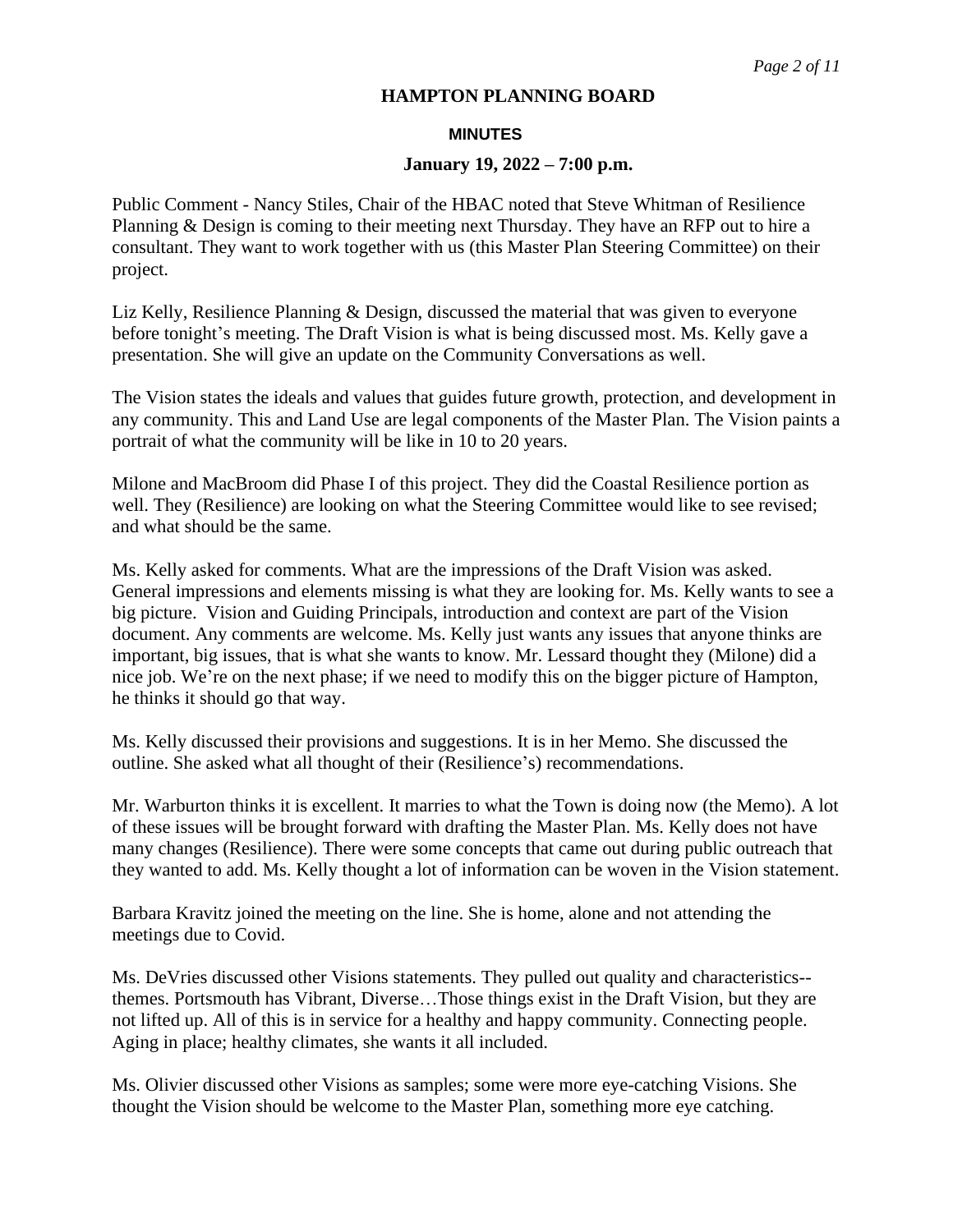#### **MINUTES**

#### **January 19, 2022 – 7:00 p.m.**

Mr. Lessard asked if they work with a designer. Yes, they do (it's Ms. Kelly). They like it to read more like a magazine. It should be more personal.

Ms. Kelly discussed themes. Topic and chapter like themes were discussed. An action plan would be at the end. More plans are being organized more by theme Resilience is noting.

Guiding Principles and draft visions were discussed. Draft outline for the plan will be presented at the next meeting.

Two ideas were presented by Ms. Kelly. Headings of guiding principles. Guiding principles shown could be the themes.

What makes Hampton a great place to live should be highlighted. Forward Looking, Resilient, Livable, Connected, A Regional Voice. Ms. Kelly said they can do both. Mr. Emerick said he likes both, but likes #2 better. Mr. Rage likes #2; it is direct. What does 'served as' stand for? …A Regional Voice. It should be 'does serve". Ms. Kelly said in the future – it should be written present. It should be 'does serve". Ms. Kelly said they can incorporate both; trust Resilience to give a good example.

Mr. Warburton says #1 sends a message. He asked about livable. He likes livable neighborhoods. But, livable to who was asked? Whose premises. We have different sections of town.

Ms. Bushway likes #1 also. It has the right degree of specificity that allows us to capture what we need to, but it does have elements that capture the specific things that we need.

Ms. Carnaby likes #1 as well. It's more flushed out. Mr. Lessard asked what are we deciding. Both say similar things. One is more action driven. If #2 is chosen, other concepts will be incorporated. The themes are the Chapter headings; content will follow under there. They will be tied in. It allows more flexibility to use that as an anchor to talk about all aspects of the Master Plan.

Mr. Emerick asked about combining the two. Ms. Kelly said if both are combined all can be incorporated into the Vision itself. If we combine the two, we will have to decide on a structure on what the chapters will be. In the vision we can talk about all components. We can achieve both.

Mr. Bachand likes #2 as headings while integrating #1 into the overall content.

Mr. McNamara has a problem with idea #1. In the future Hampton has…, and then a different tense is given. Tense will be addressed later per Ms. Kelly.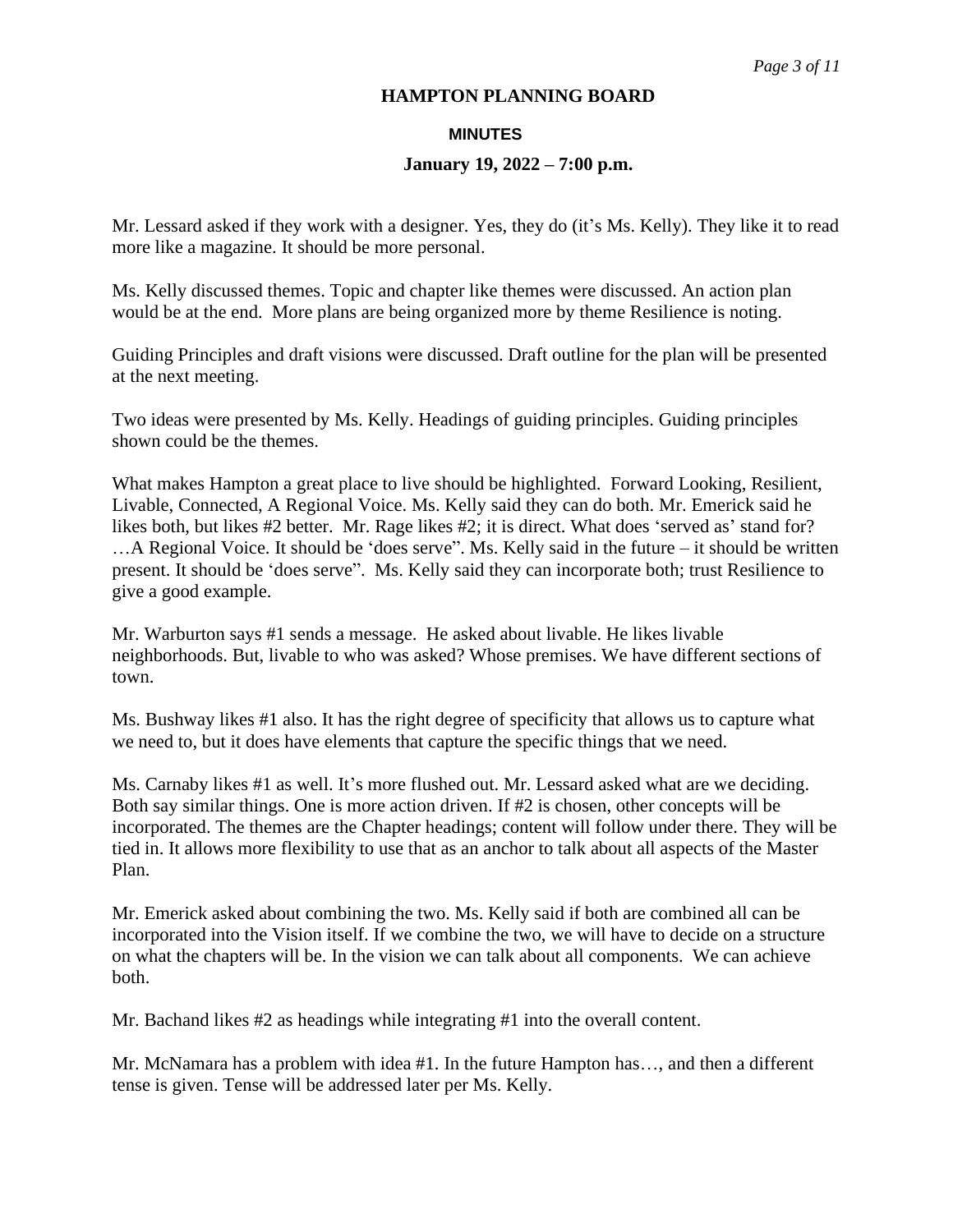### **MINUTES**

# **January 19, 2022 – 7:00 p.m.**

Ms. DeVries likes #2 also. Livable – just sounds like getting by on a bare minimum. It does not sound aspirational. Serving as a regional voice. Or demonstrating leadership was asked about.

Mr. Lessard said he does not want this to be a marketable piece; it should be motivating.

Ms. Kravitz asked about Theme #1 and themes in general. Do each of these get explained in the document was asked. Portsmouth used theirs quite well.

Ms. Kelly will have an outline that will provide some detail on what will be explored under each theme.

Mr. Rage looked at the Portsmouth Master Plan. Vibrant is liked by everyone.

They will have more detail at the next meeting.

Ms. Kelly gave an update on community conversation. They received about 35 registrants. They will be put things on social media. She asked everyone to share the flier and get this out more via word of mouth.

Ms. Kelly won't be attending the February meeting; she will be back in March. Steve (Whitman) and Ms. Kelly are going to try to get a lot out in advance.

Future land use will be discussed at the next meeting. Ms. Kelly is putting together an internal agenda together now/outline to all moderators. There will be tips for moderators also.

# **III. CONTINUED PUBLIC HEARINGS**

#### **20-060 144 Ashworth Ave; 6, 8 & 10 Riverview Terrace & 6 Johnson Ave**

*(continued from April 7, 2021, May 19, 2021, July 7, 2021, July 21, 2021, September 1, 2021, October 6, 2021, October 20, 2021, November 3, 2021 and December 15, 2021)*

Map: 293 Lots: 65, 66, 73, 72 & 71

Applicant: Zoo Property Management, LLC & Albert Fleury Owner of Record: Same

Site Plan: Merging of lots 66 and 73 to expand the existing restaurant (Wally's Pub). New four-season addition to include additional bathrooms, additional dining space & abundance of air flow for patrons.

Waiver Request: Appendix E Section: Landscaping and Lighting, #12 and Section IV, Subsection D.2.vi for light only in the Site Plan Regulations.

# *Note: Waiver Request: Section V.E. Detailed Plans was denied by the Planning Board on April 7, 2021.*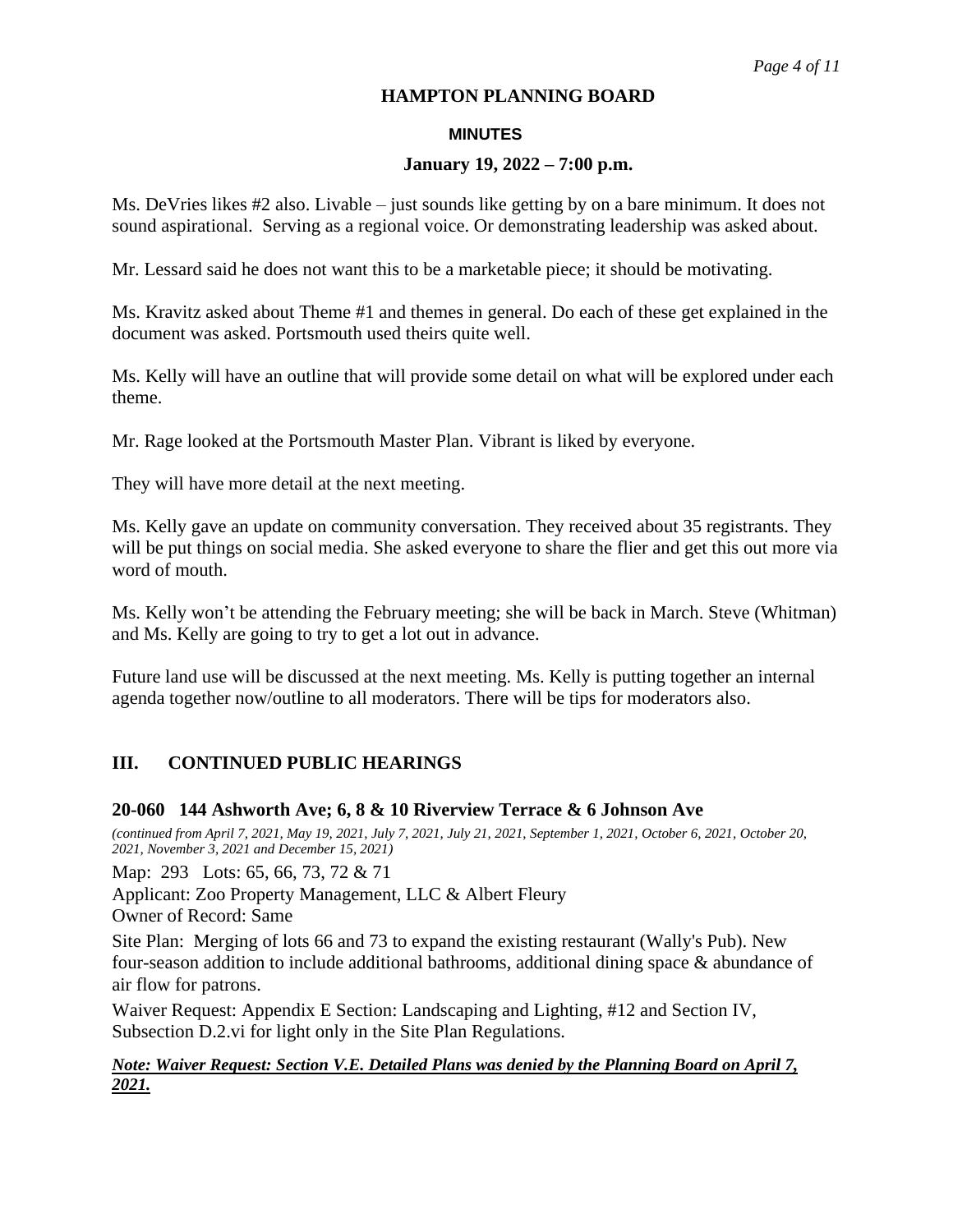#### **MINUTES**

#### **January 19, 2022 – 7:00 p.m.**

Attorney Timothy Phoenix appeared. Al Fleury appeared and Kat Morrill from Millennium Engineering appeared. This is for the renovation to add the Pavilion in the back. They were granted a variance to allow a concrete landing placed off the deck off the southerly side of the addition at the ZBA meeting. They changed the dumpster location. They also provided a letter from the engineering firm regarding characteristics of the noise and a waiver for lighting. The southerly side is affected for lighting. Lighting is for access doors.

# **BOARD PUBLIC**

Deb Parlee, 27 L Street appeared. There are many additions. Most in 2012. The same concerns were addressed as are now: noise, intoxicated patrons. Nothing is changing. People walking with alcohol. Bus parking was discussed. Nothing is striped for parking. She listed the bars. Hours were discussed. There are about 30+ carts. Much of the concern is the same as prior Minutes at other meetings. Food trucks were discussed. Assembly numbers were discussed. The bar is supposed to close at 1:00 a.m. Police response and Fire were discussed. Ms. Parlee does not want more noise. Parking was discussed and towing cars. Safe and responsible development is what this Board is supposed to address. She sees assaults in the streets; intoxication. Speakers are on the patio areas. The volume of noise is supposed to be regulated.

11 Riverview Terrace, Melissa Olenick, appeared. She likes the Green Room; Twin Lobsters and she likes the variety. Her house is diagonally across the street from Wally's. After 8 – she can close all doors and windows and still hears all music lyrics. There is a lot of profanity. This cottage is rented to other families. This is turning into a concert venue. She understands outdoor eating establishments, but this is nighttime concert venue. She is concerned about trash. A dumpster was supposed to be put in. Is it going to be barrels? There is no stop sign at Riverview. She almost sees people getting hit there. Ms. Olenick said there used to be a tall fence. A shorter fence was put up. It's not there anymore.

Linda Scranton, 21 Riverview Terrace, appeared. She is at the end of the street. People don't stop when coming out of the parking lot. It occurs in the winter also. She walks the dog up the street. No one is considerate at all. No right turn; local traffic only - a sign should be there. Many things happen in the marsh. Will there be police at the bar every night was asked. They come down their street, hit their fence. They moved from Claremont and now they are living a nightmare. They have water frontage almost year-round now. People urinating in the marsh was discussed.

#### **BOARD**

Attorney Phoenix started with this project last summer. He understands the issues of the neighbors. What is on the minds of the Board was asked. What can they address was asked. He does not want to address neighbors' concerns that were addressed in the past. The use is permitted. This is the BS Zone. It is permitted. It received variances. The dumpster was denied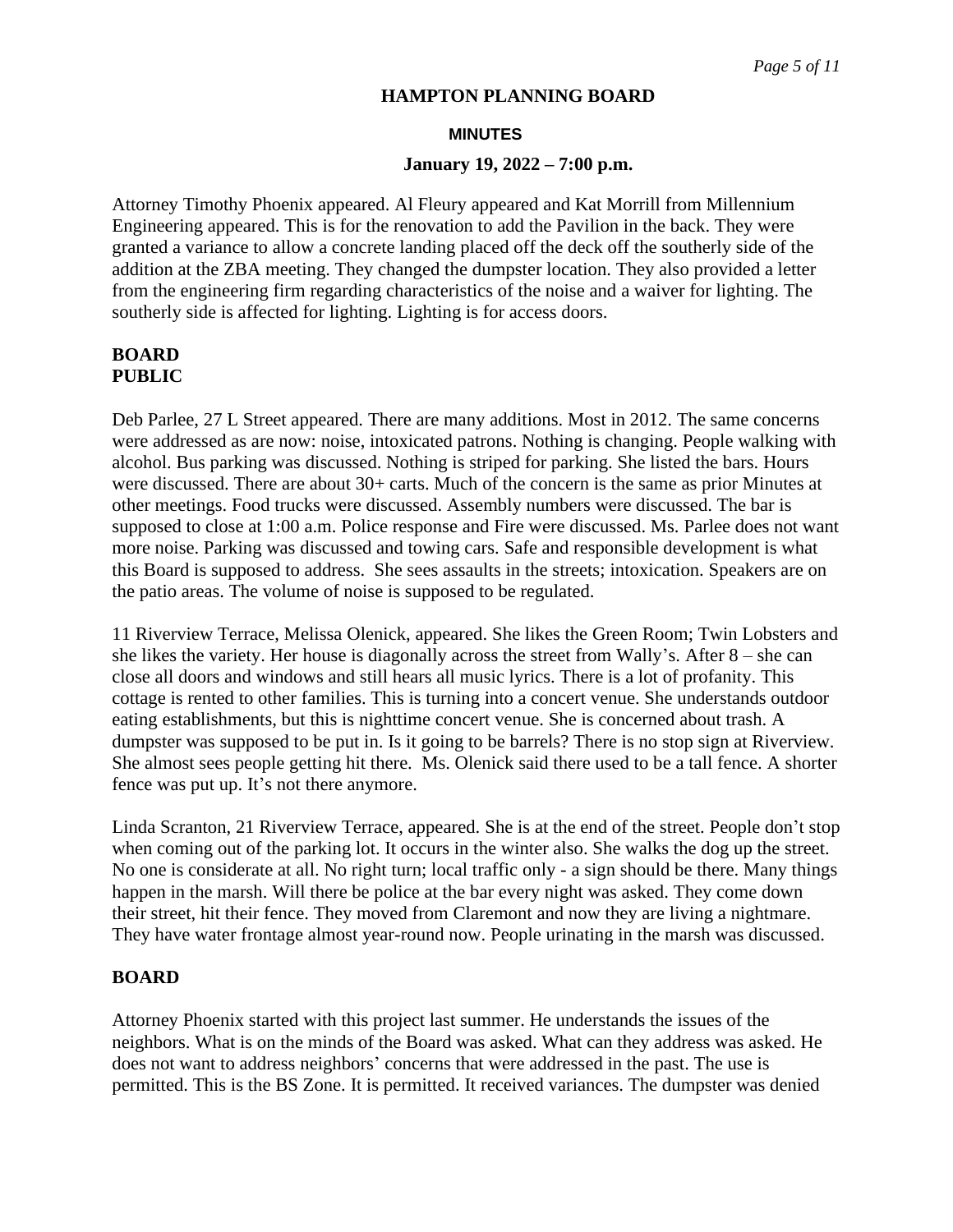#### **MINUTES**

#### **January 19, 2022 – 7:00 p.m.**

because it was in the Residential zone. Now it is going to be barrels. Charlie Hoyt (architect) is in the audience. Noise issues were discussed.

Sound deadening issues were discussed. The sound issue and light issue need to be addressed. Occupancy was discussed. Occupancy is different in Wally's due to the nature of the events. The Fire Engineer note was given to all. Attorney Phoenix discussed occupant load, fire code. He doesn't know the occupant load because it changes time to time. Attorney Phoenix discussed there are law enforcement issues. The Zone permits the use. What do they need to do now for a conditional approval was asked.

Mr. Bachand discussed his Memo. The first hearing was in April of last year. Mr. Bachand discussed the fence. The fence added to the plan to the rear of the property was asked about. It's wasn't previously called out on the plan. What is the purpose was asked.

Ms. Morrill noted that fence is already there. Al Fleury said there is a 10' fence. It is pine with reinforced 6 x 6's throughout. It delineates where people should go; it keeps people in the BS Zone.

Mr. Bachand discussed trash and recycling. The proposed dumpster location did not work out at the ZBA; now there is a plan with 30 carts. That was not what we were looking for. Mr. Bachand offered a suggestion. Can a portion of the building where a large bathroom is proposed along Ashworth Ave be cut back and put a dumpster in there with decorative screening. There should still be room for adequate restrooms. It would be off the residential streets. Attorney Phoenix discussed expanded bathrooms have to be to Code and a certain size. Nothing can be taken out of that area. Charles Hoyt, Charles Hoyt Designs discussed 12 toilets; that is how many are needed for this project. They are just making code.

Mr. Bachand asked if the dumpster can be located elsewhere. Ms. Morrill reached out with two local area companies. Waste Management and another. Getting trucks to turn in and out was not do-able. There may not always be 26 carts.

Mr. Bachand asked how do carts work within the loading zone. He discussed a cart management plan. Where will they be when not utilized was asked. Ms. Morrill said they can sit with Mr. Fleury and discuss what the anticipation of carts will be for the management plan.

Mr. Bachand discussed the ramps. The missing cross sections were asked about. Ms. Morrill will address it later. A third-party company will be involved. Ms. Morrill said handrails will be addressed also.

CMA comments still need to be addressed. Ms. Morrill said they have test pit information. It can be added on. Ms. Morrill discussed pavers. Motorcycle parking was shown. They are adding pavers. They need help with previous numbers. The curb cut is already existing.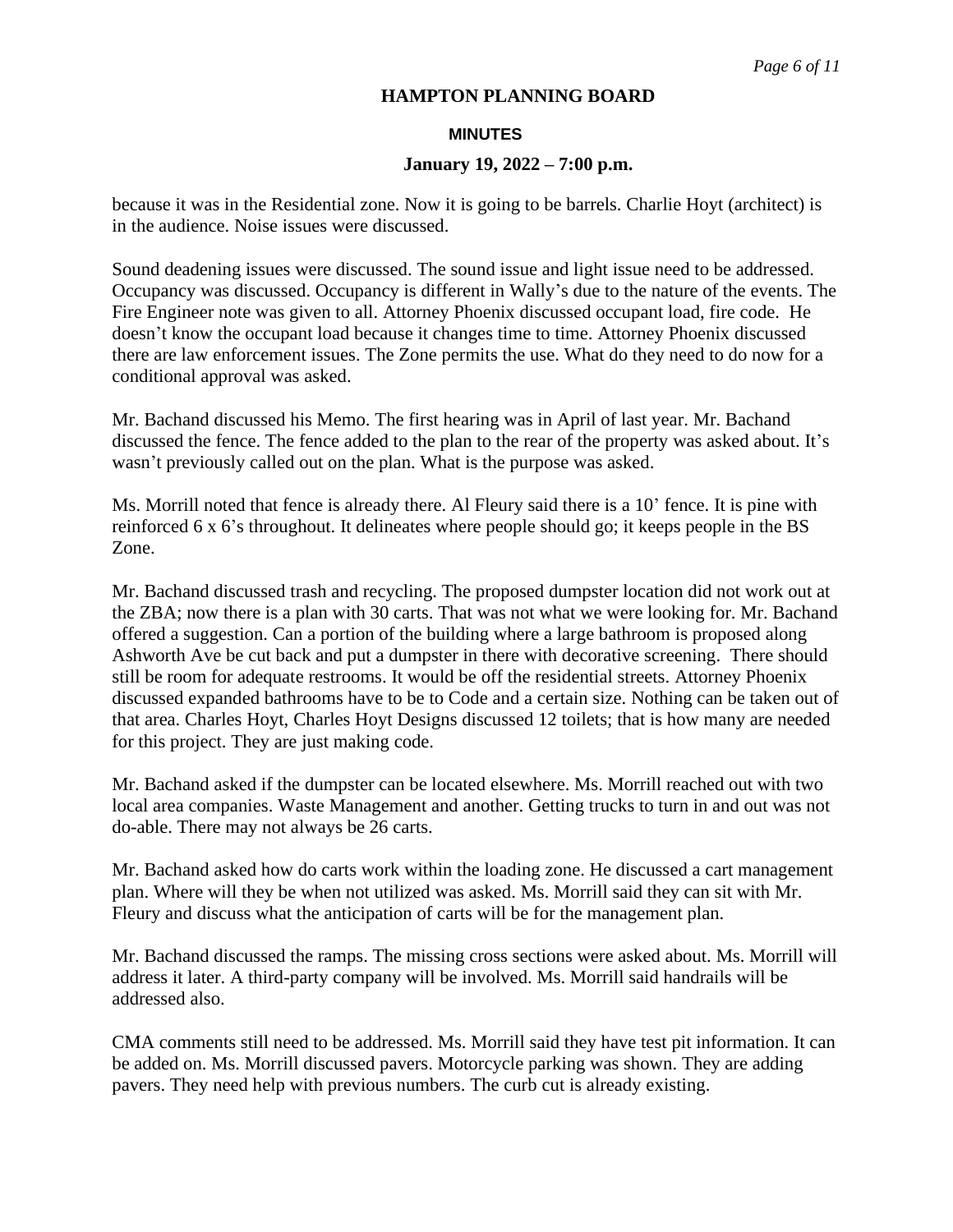#### **MINUTES**

#### **January 19, 2022 – 7:00 p.m.**

Mr. Bachand discussed landscaping and whether there would be a second floor on the addition. Ms. Morrill said it will be mobile landscaping – container plants. Plants will be in whiskey barrels. Everything will be moveable.

The question about a second floor on the addition was discussed. Charlie Hoyt said there is not a second floor; no stairs. It is designed that it is a loft. The loft will bring sound up to that space. The sound engineer will design systems to absorb sound. They may hang TVs. It is really like a barn. There is one residential unit above Wally's. Two parking spaces have to be designated for that unit. It needs to be shown on the final plans.

Mr. Bachand discussed a requested seating layout. The SFC letter addresses this per Attorney Phoenix (the letter he handed out).

Fire and Police should have another look at the plans. If the Board were to decide to conditionally approve, the applicant shall meet with CMA, DPW and the Town Planner, and possibly others, to make sure comments are fully resolved. That was added as a condition. #5 and #9 (relating to sound) are especially critical conditions per Mr. Bachand.

Attorney Phoenix asked about #12; it is fine. Proposed Condition #9—He understands the concept, but amplified noise shall be contained to extent feasible. That is broad. How is that defined was asked. Additional sound mitigation was asked about. Attorney Phoenix believes it's a noise complaint, and that goes to the Town. Attorney Phoenix and Mr. Bachand need to work on the wording. Attorney Phoenix likes enforcement to handle this.

Mr. Lessard asked if RPM commissions the work. That is Attorney Phoenix's understanding. There is a management system. Sound levels get checked.

Mr. Fleury said there is a mapping software that goes along with system. Mr. Lessard asked if someone comes out to check. RPM works for Mr. Fleury. Mr. Lessard does not know how it is monitored.

Mr. Lessard asked about a third party. Ms. Morrill said this could be a commissioning procedure.

Mr. Waddell discussed noise being a big issue in Hampton. Noise needs mitigating as much as possible. It is very difficult to enforce. The more we can mitigate noise now; the better off we will be. Mr. Waddell asked about a way to use a dumpster. Trash is a problem at the beach area. Two different zones side by side is a problem.

Mr. McNamara discussed exiting the rear parking lot; can you put a sign up that says 'no right turn'. Mr. Fleury has no problem with that. It just can't be within the right of way.

Mr. Loiseau asked to change "complaints" to "violations" in Condition #9. That is a good point per Mr. Bachand. Attorney Phoenix would be happy with the condition with that change.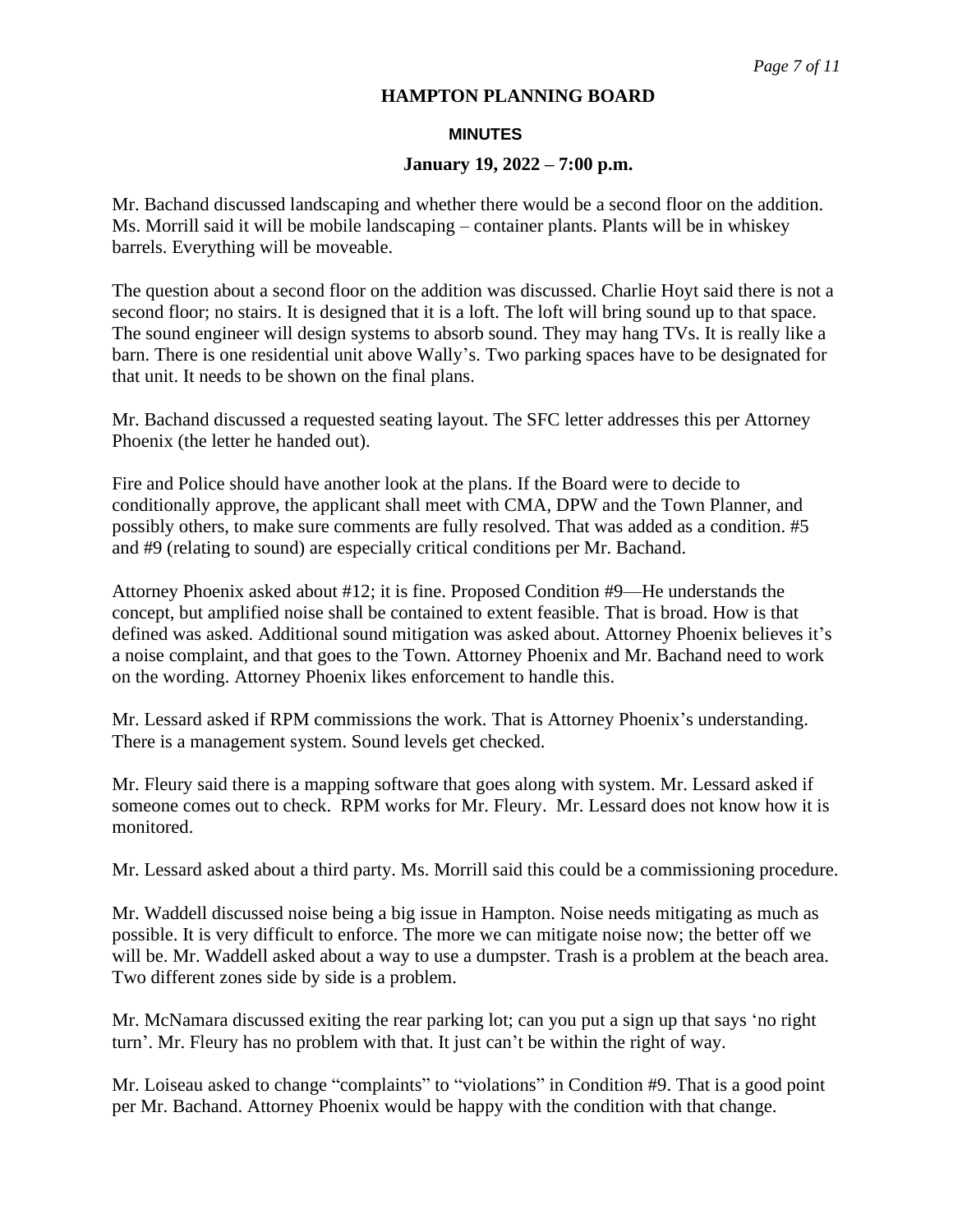#### **MINUTES**

#### **January 19, 2022 – 7:00 p.m.**

Mr. Emerick discussed the waiver request about lighting. Ms. Morrill discussed E1. A certain amount of light is needed for the walkway. It shines onto the walkway. Ms. Morrill said the abutter has not had any problem. He was notified. They can be dimmed down after hours. Lights are going to be lower also. The lights sit at 6'.

Mr. Emerick said we already took jurisdiction. He said for Mr. Bachand to work out the conditions with the applicant.

Mr. Bachand recapped the changes to the conditions. A third party review will be added to #9, along with changing "complaints" to "violations". Condition #4 - Mr. Bachand said to add that 9' x 18' parking spaces shall be identified on the site plan and designated on site for the existing residential unit. A dumpster is still preferred by the Board, which will be noted in Condition #11. Am addition condition about installing no right turn signage on the private property before going onto Riverview Terrace.

**MOTION** by Mr. Waddell to approve the waiver for lighting based on the plan and explanation. **SECOND** by Mr. Loiseau. **ROLL CALL VOTE: 7 – 0 – 0 MOTION PASSED.**

**MOTION** by Mr. McNamara to approve the Site Plan with conditions in the Town Planner's Memorandum (dated January 19, 2022) as noted and as amended. **SECOND** by Mr. Waddell. **ROLL CALL VOTE: 5 - 1- (McMahon) - 1 (Carnaby) MOTION PASSED.**

# **IV. NEW PUBLIC HEARINGS**

#### **PUBLIC HEARING FOR ZONING ORDINANCE AMENDMENTS**

1. Proposed Article XIX-A, Interstate Corridor Overlay District

**Amend the Zoning Ordinance to add new Article XIX-A, the "Interstate Corridor Overlay District", which includes the following sections: 19-A.1 stating the purpose of facilitating development of real property exclusively accessed from Interstate 95. 19-A.2 citing the boundary as having frontage upon Interstate 95 south of its intersection with Towle Farm Road, lying within 1,000 feet of the centerline of said portion of Interstate 95, and having State of New Hampshireowned and exclusive points of entrance and egress (notwithstanding secondary emergency access) to and from Interstate 95. 19-A.3 stating that the dimensional requirements for the Interstate Corridor Overlay District shall be the same as those provided for the underlying General (G) Zoning District. 19-A.4 citing permitted uses to include retail sales, restaurants, emergency response roadside vehicle repair, passenger vehicle filling stations, electric vehicle charging stations, visitor/welcome centers with restroom facilities, outdoor recreation areas for picnicking and pet exercise, and higher education information kiosks. 19-A.5 requiring Site Plan Review. 19- A.6 requiring a 50-foot wide vegetative buffer and/or sound mitigating buffer to be maintained on**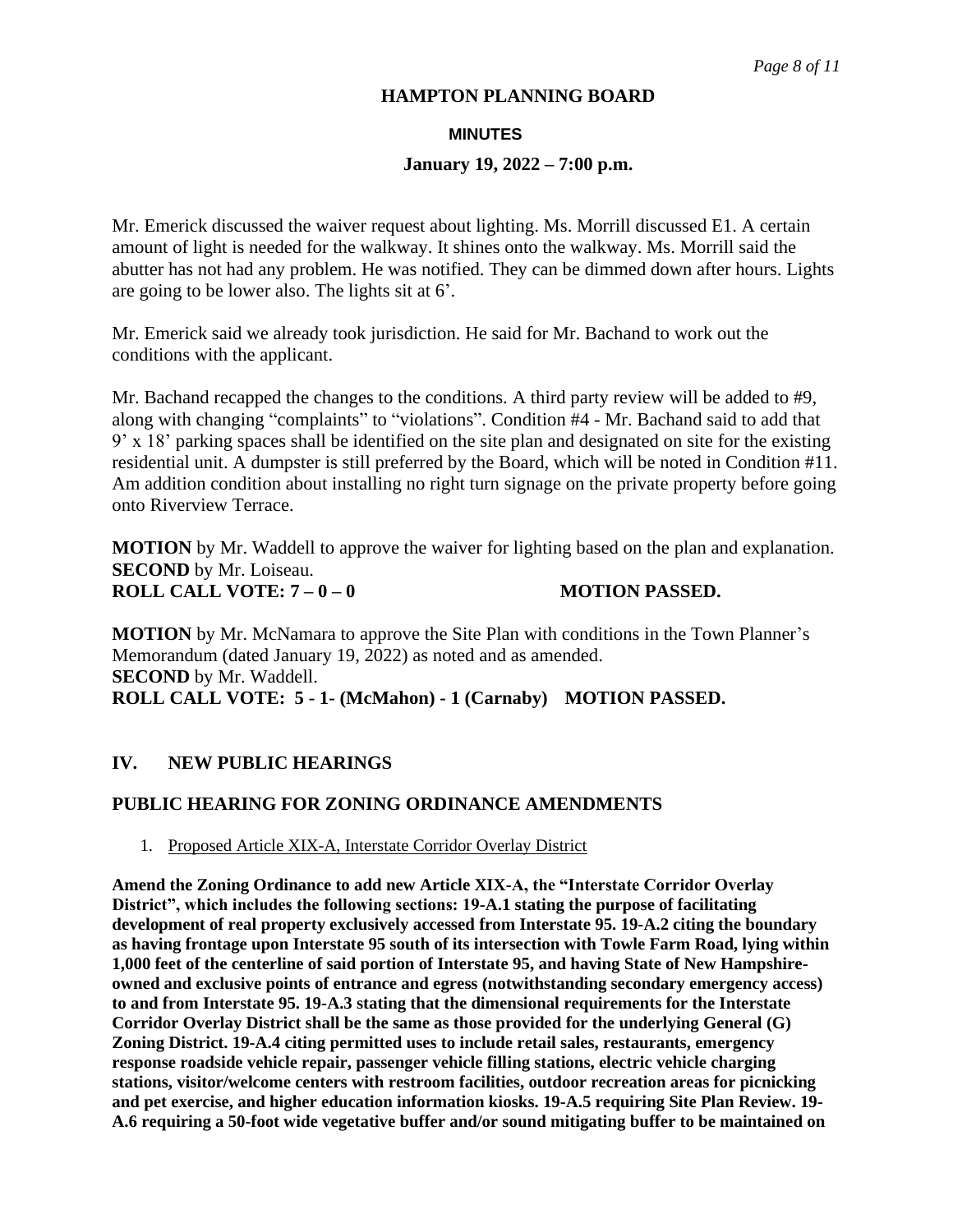#### **MINUTES**

#### **January 19, 2022 – 7:00 p.m.**

**site between any building or improvement that is undertaken in this zone and the property line of any abutting residentially improved lot. 19-A.7 prohibiting the overnight parking and/or idling of large commercial vehicles. Also, amend Article III – Use Regulations to add Note (8) cross referencing Section 19-A.4 for the Permitted Uses and Facilities in the Interstate Corridor Overlay District.**

Attorney Ari Pollack appeared with Andrew Davis, NH Liquor Commission. Mr. Emerick said this is what we worked out at the last meeting on the 5<sup>th</sup> of January. Attorney Pollack said the details were discussed. They worked with the Town Planner to get to this proposal. Revisions were made based on the meeting and confirmed. The Commission is disappointed that the final language does not use motels and hotels. They realize the language is locked in at this point.

Mr. McNamara discussed retail sales, '.including without limitation…" Mr. McNamara said there are limitations on martial art equipment and firearms. This is in the General Zone. It is an overlay. How does that affect this was asked by Mr. McNamara. Shooting stars and nunchucks were discussed. Mr. Bachand said it is defined differently in Article III. Attorney Pollack shares that opinion.

Mr. Waddell asked if this would be NH retail products being sold. Attorney Pollack said NH merchandise was prioritized, but he does not know if it is a restriction.

# **BOARD PUBLIC**

Nancy Stiles, 1 Hayden Circle, appeared. She thanked the Planning Board members. She is glad that a motel is not included, but she wishes hotels were included. This would be a convenience for people to stay if they need a rest. She hopes the size of the applicant pool is not reduced.

Ms. Stiles asked about Mr. Webb mentioning light mitigation at the last meeting. Is this addressed at site review was asked. 'Yes'. Her second question, 19-A:4 states if hotel is not mentioned, can the hotel issue go to the ZBA for a variance was asked. It was stated 'yes'.

Alfonso Webb, 28 Seabury appeared. He is the President of the James House Association. He appreciates the sound mitigation. He wants it for sound/light as well.

He discussed garbage. People leasing from the State -- will they be responsible for their own garbage. He thinks they should be responsible here also. Mr. Webb discussed response times. Our response time on I-95 is slow. We are responsible for Fire on State properties. The Town is responsible for all properties services in Hampton.

Mr. Webb has not objection to hotels.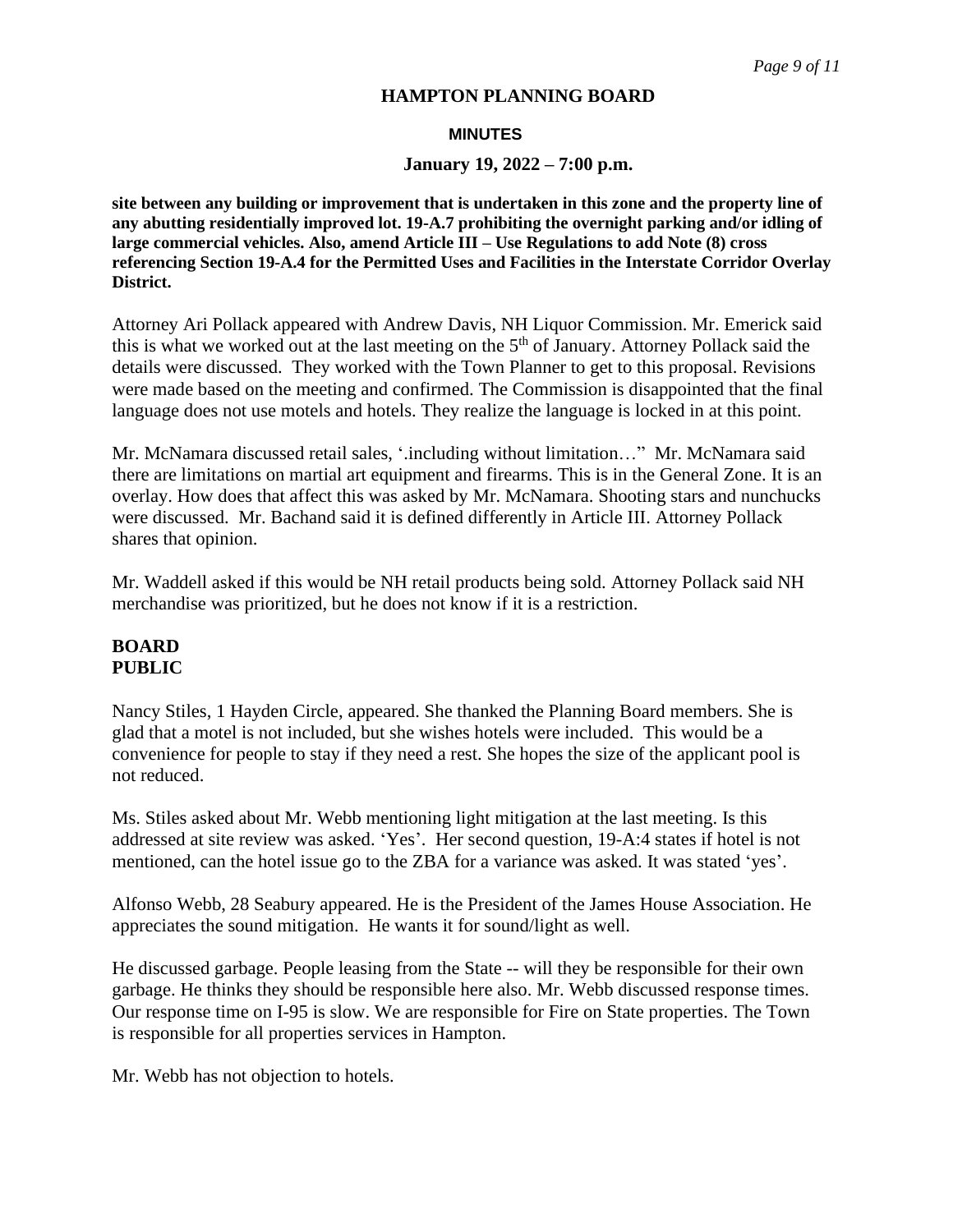#### **MINUTES**

#### **January 19, 2022 – 7:00 p.m.**

Joe G. (last name inaudible), 19 Taylor River Estates, appeared. They are directly across from the southbound side. Trucks constantly are idling. Its worse now with no leaves. On Drakeside there is a pump station. Pushing sewer up to Drakeside to their system will occur. He noted this rest area is not a destination; it is a by-pass. Why do we need all this was asked. They are in the marsh area.

Mr. G. asked if someone buys this property and they come to the Town to develop, will they still have more say down the road—if this passes. If it doesn't sell, then the State develops it and leases. Mr. Lessard does not understand the nuances of that. Attorney Pollack said if the warrant article is recommended, but does not pass, then the State can decide how they want to develop the land. They can develop it themselves. It is outside of the local zoning process. Can it be tied into the Town services was asked. It cannot be determined at this time per Attorney Pollack.

# **BOARD**

Ms. Carnaby said this is difficult. She thinks part of the problem was created by them (the applicants) by the pressure of time. If there had been more time for discussion before wording had to be set, we may have gotten to a different place. That process can still move forward. We need to be clear what we are voting for.

We are voting to put the article on the ballot as written. Mr. Bachand thinks it would be a substantive change to add lighting now. Mr. Bachand said this would go through the site plan review process and addressed there.

**MOTION** by Mr. Waddell to recommend to move this to the ballot. **SECOND** by Mr. Lessard. **ROLL CALL VOTE: 7 – 0 – 0 MOTION PASSED.**

Mr. Davis appreciates the time of the Board. He genuinely appreciates the public concern and comments. He noted the list of uses brought forth to Mr. Bachand - that was a result of an RFQ. That full list of uses is not what is being brought forward in the Town version.

# **V. CONSIDERATION OF MINUTES of January 5, 2022.**

**MOTION** by Mr. McMahon to approve the January 5, 2022 Minutes. **SECOND** by Mr. McNamara. **ROLL CALL VOTE:**  $7-0-0$  **MOTION PASSED.** 

#### **VI. CORRESPONDENCE**